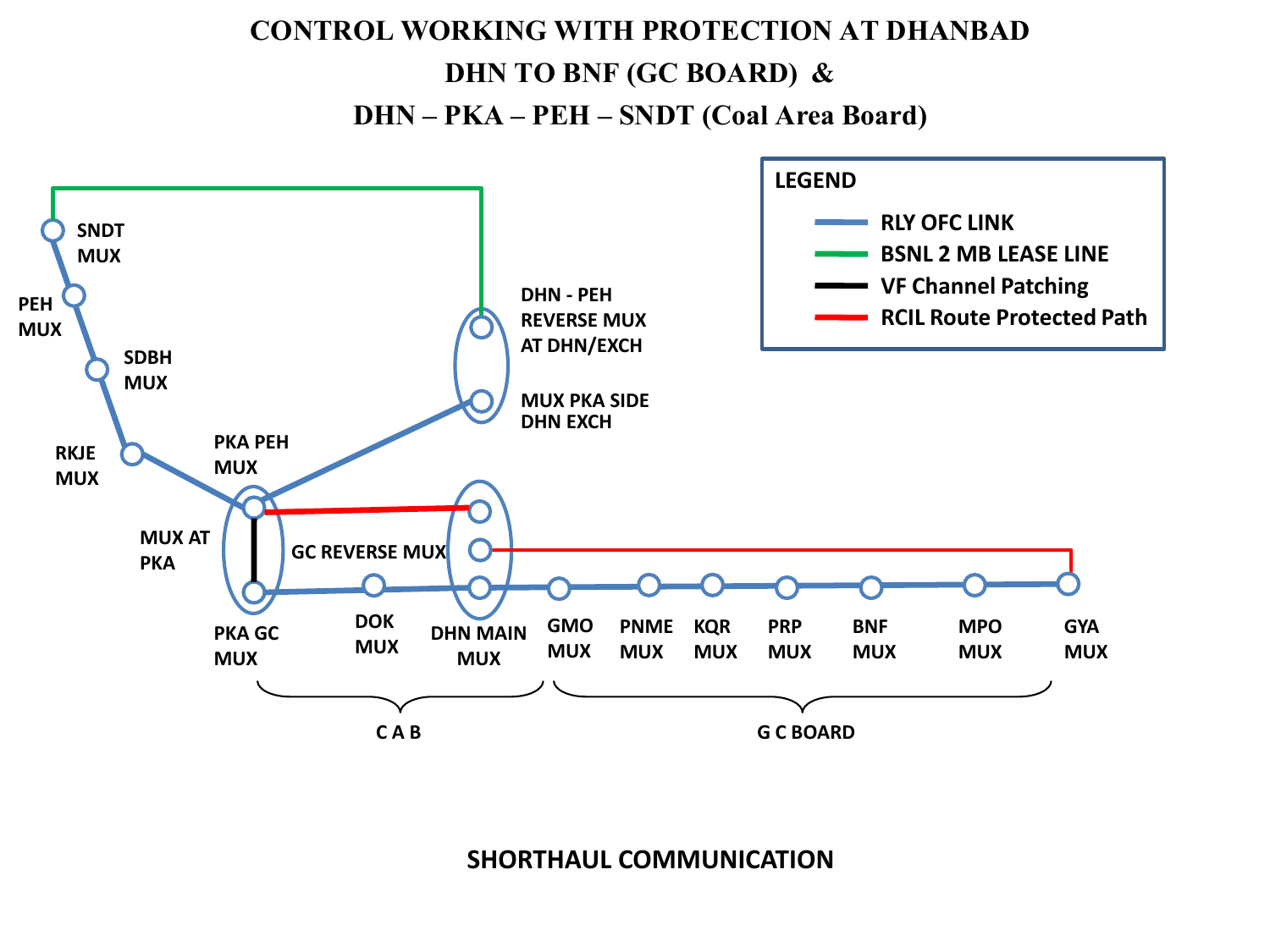## **CONTROL WORKING WITH PROTECTION AT CHOPAN UPPER BOARD (GHD – BXLL – CPU) & LOWER BOARD ( CPU – SGRL – MHDA, SKTN)**

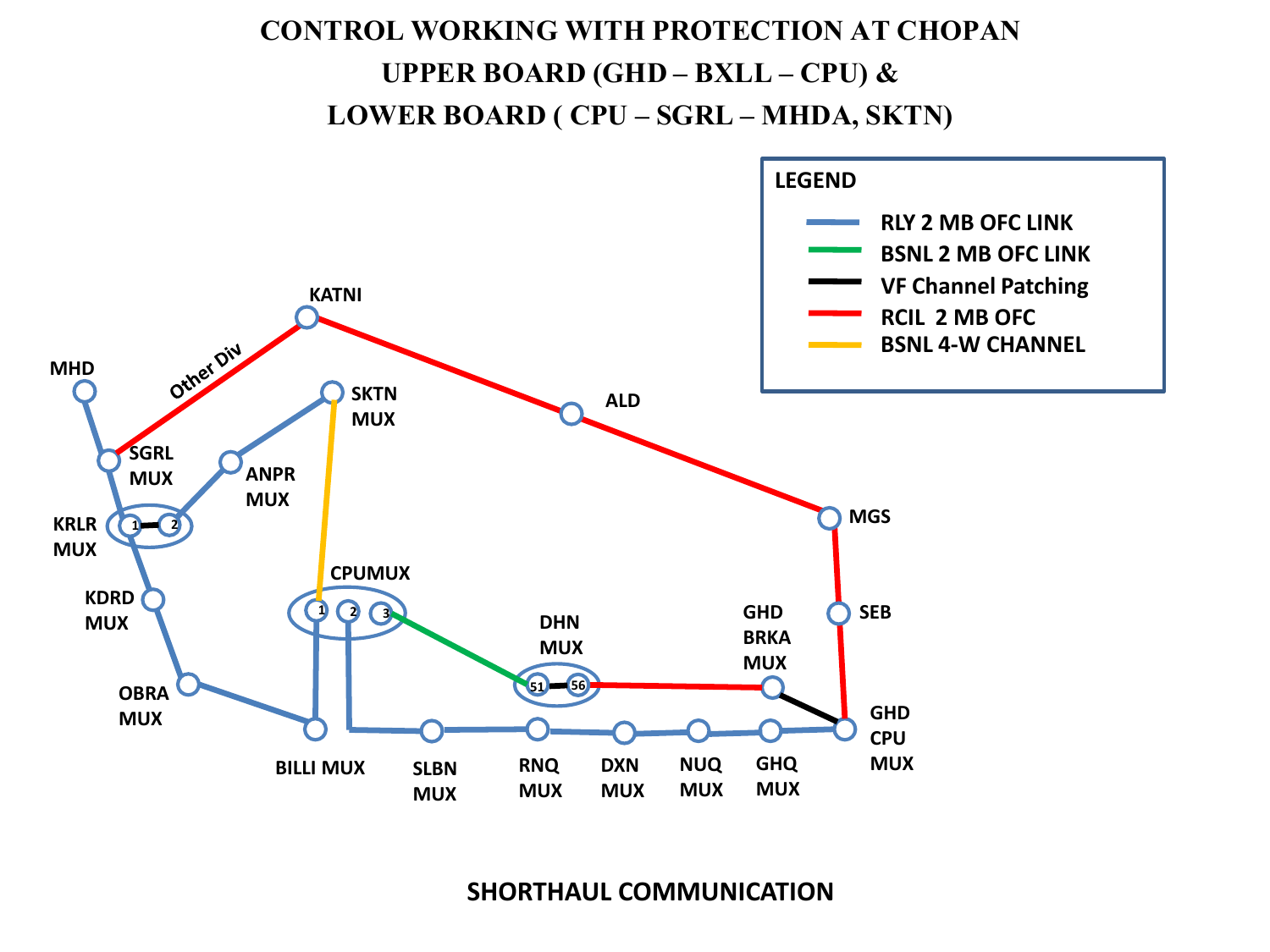### **CONTROL WORKING WITH PROTECTION AT DHANBAD CIC BOARD (GMO – CRP – GMIA)**

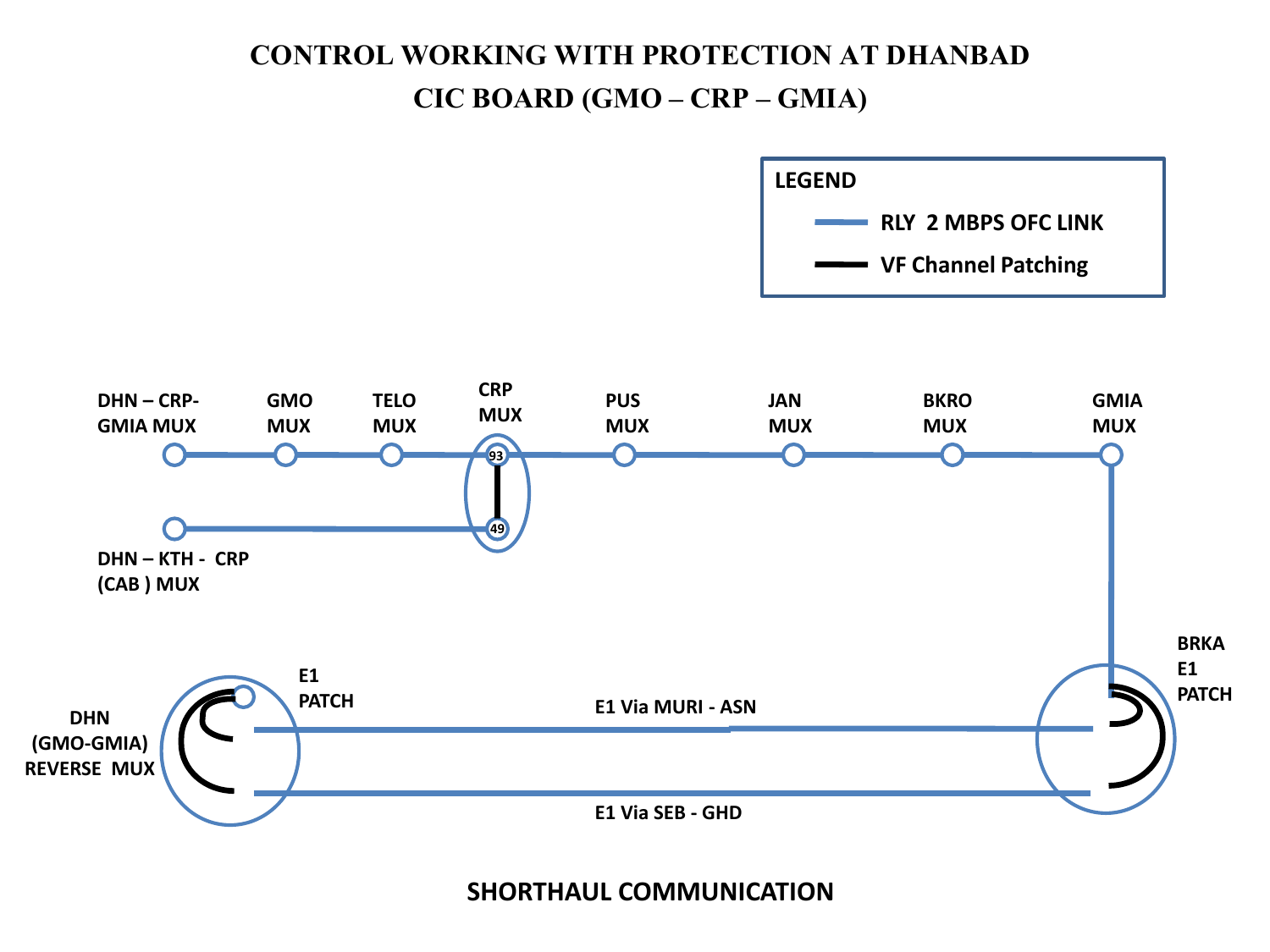### **CONTROL WORKING WITH PROTECTION AT DHANBAD CIC BOARD (KQR – HZBN; KQR – NEW GIRIDIH – MAHESHMUNDA)**

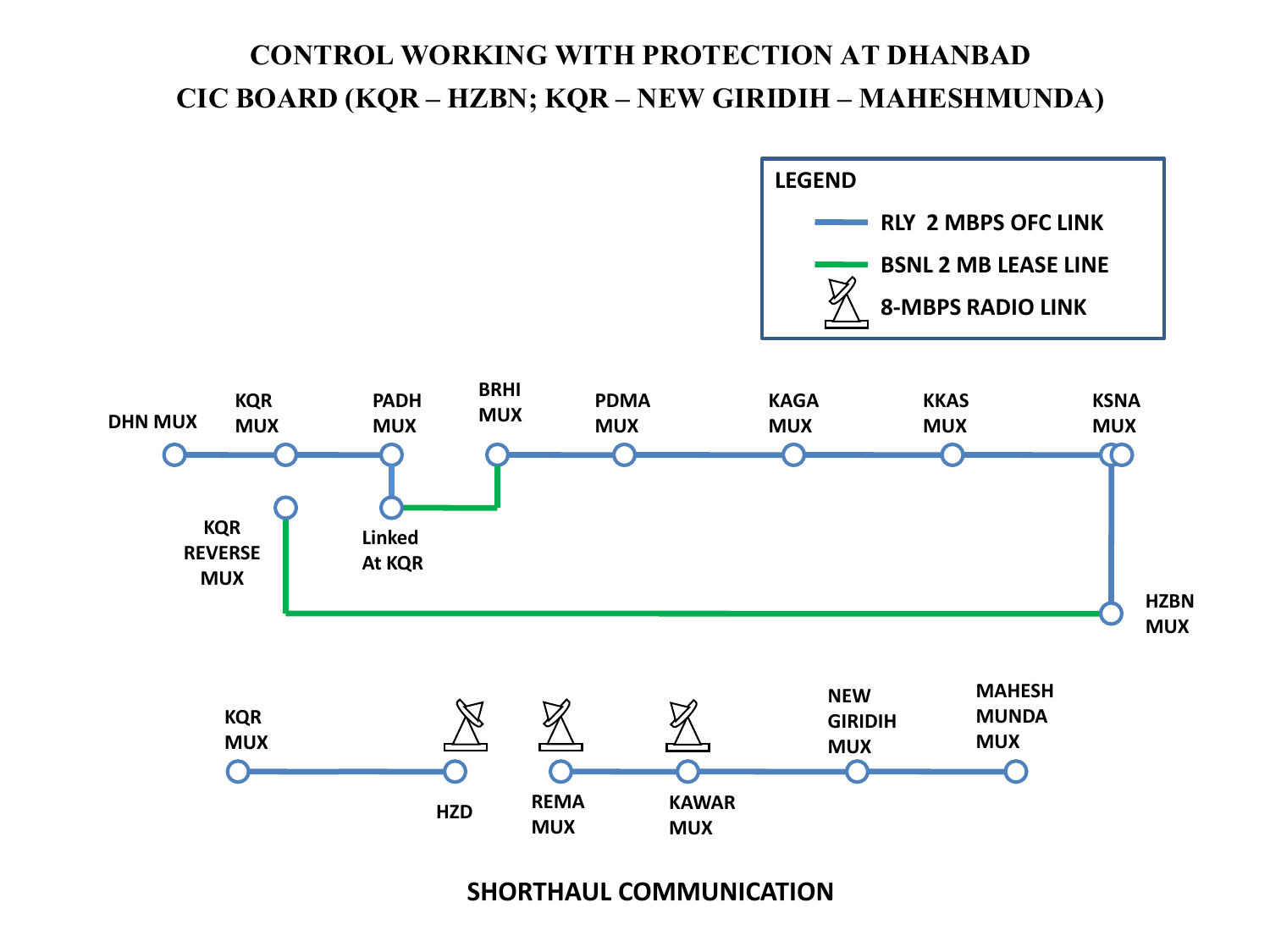### **CONTROL WORKING WITH PROTECTION AT DHANBAD Coal Area Board (DHN – KTH – CRP)**